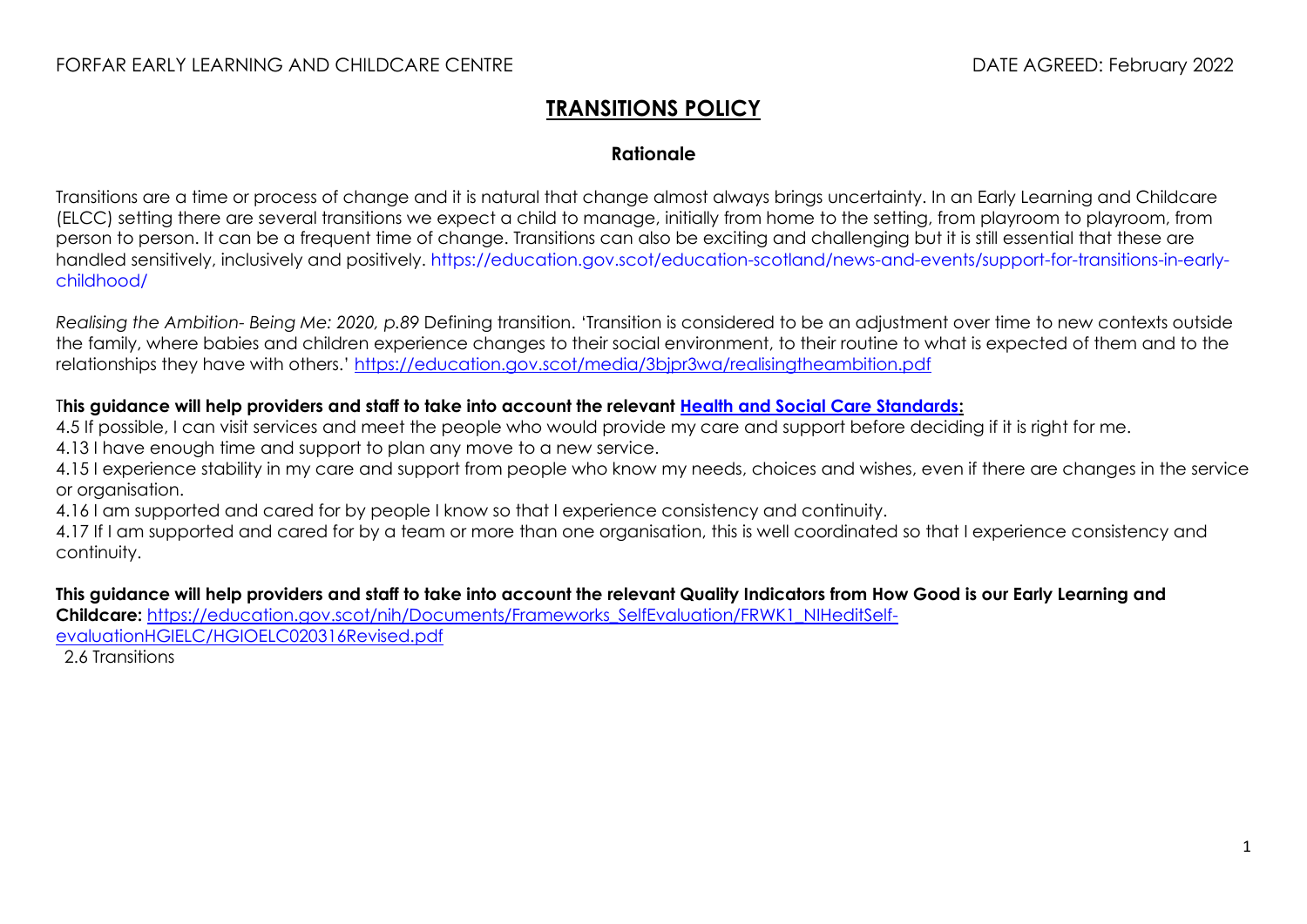**This policy will be monitored by / through:** SEEMIS information, staff, parent and partner centres and professional consultation. Changes in Local Authority and National guidance and directives.

| This policy will be reviewed in: | 6 months    |
|----------------------------------|-------------|
| Review Date:                     | August 2022 |
| Reviewed By:                     | Management  |